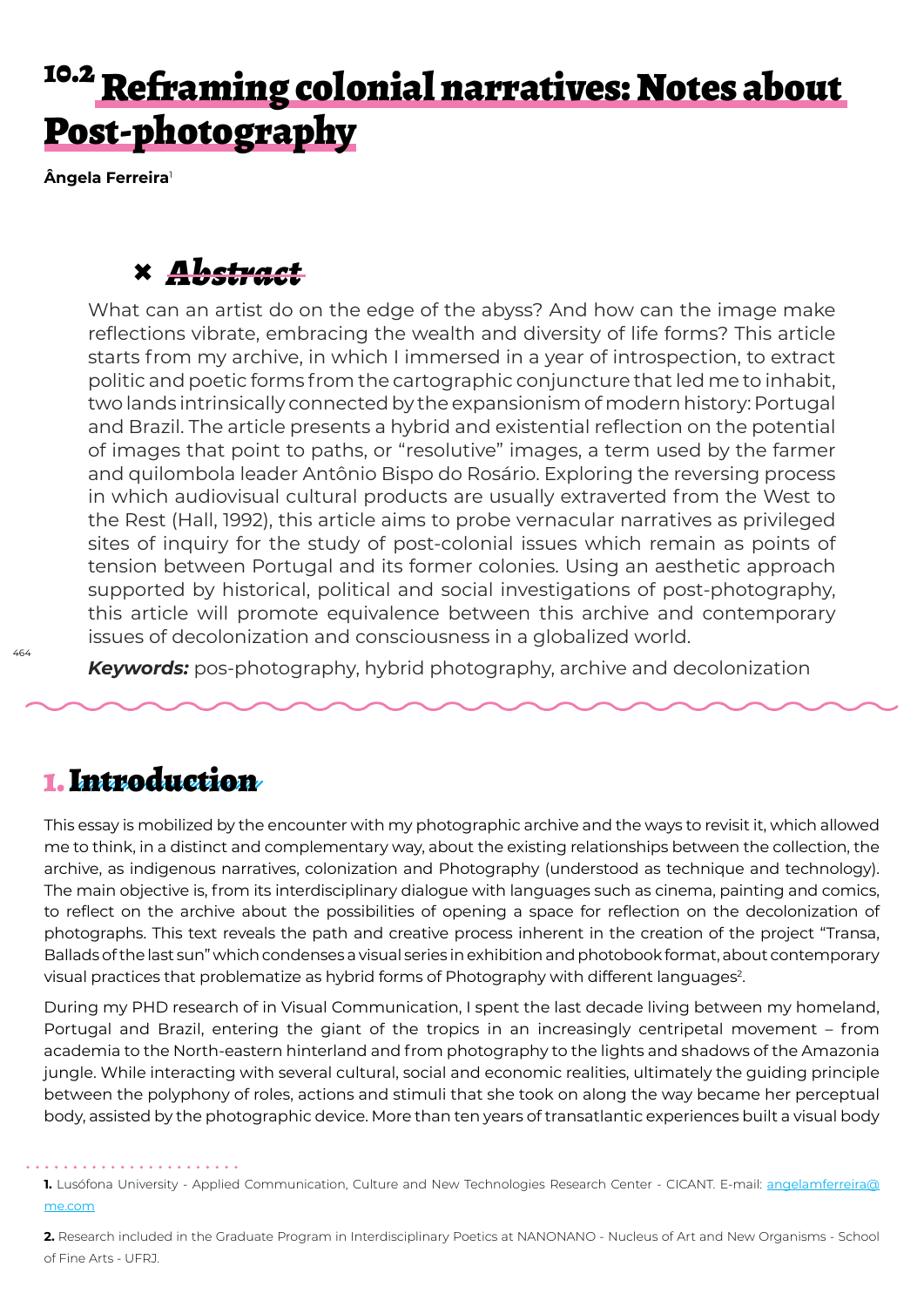of work which is at times documentary, at times anthropological, and increasingly driven by an affective, sensible and poetic gaze. The ethnographic distance began to give way to miscegenation (cultural, artistic, identity) and, today, faced with the stagnation of the capitalist voracity caused by the globalized pandemic, I decided to study my collection to draw links between my photographic archive and contemporary issues about decolonization and awareness in a globalized world.

In the vastness of the Amazonia Forest, "Transa, Ballads of the last sun" invites us to an aesthetic and existential dance through the hybridity of photography and surprises us with indigenous myths and tales, in a personification of the creative and fertilizing grace of nature. In this crossing, in the encounter with the original communities thrown to the edges of the world, reflections vibrate on the concept of the Man who lives detached from the Earth, which suppresses diversity, which denies the plurality of life forms. The ones that still cling to this Earth are those that were forgotten by the edges of the planet, the ancestral and original peoples who live in a sovereign and full encounter with nature.



<sup>▶</sup> Figure 10.2.1 - Igarapé, Amazonia, 2019

Source: author's archive

On this project I tried to stir up the waters of an "Earth in Trance<sup>3</sup>" and dare to create a transgressive imaginary over the place of the artist, who lives permanently on the edge of the abyss. This risk threshold establishes the place par excellence of art, as it indicates danger, the breach that sets the intrusion of misfortune into perfect beauty. And how is it possible to see beauty, when everything burns, and human beings insist on proving their blindness over what is essential? In this dimension, the artist, with his distinctive way of seeing, may the shake the apparatus, trying to invent "possible worlds" and renew a meaning for existence.

In *Transa* I tried to bring to the field of art the political gesture of propagating allegories that hover in limbo, not only between the documentary and the fictional, but between times, between histories and geographies, between pasts and futures, between Portugal and Brazil. Here I develop an artistic practice committed to the present of indigenous communities, in accordance with the precepts of Hélio Oiticica (Brazil, 1937-1980) who, in 1967, was one of the voices in defense of the critical and intervening role of the artists and questioned the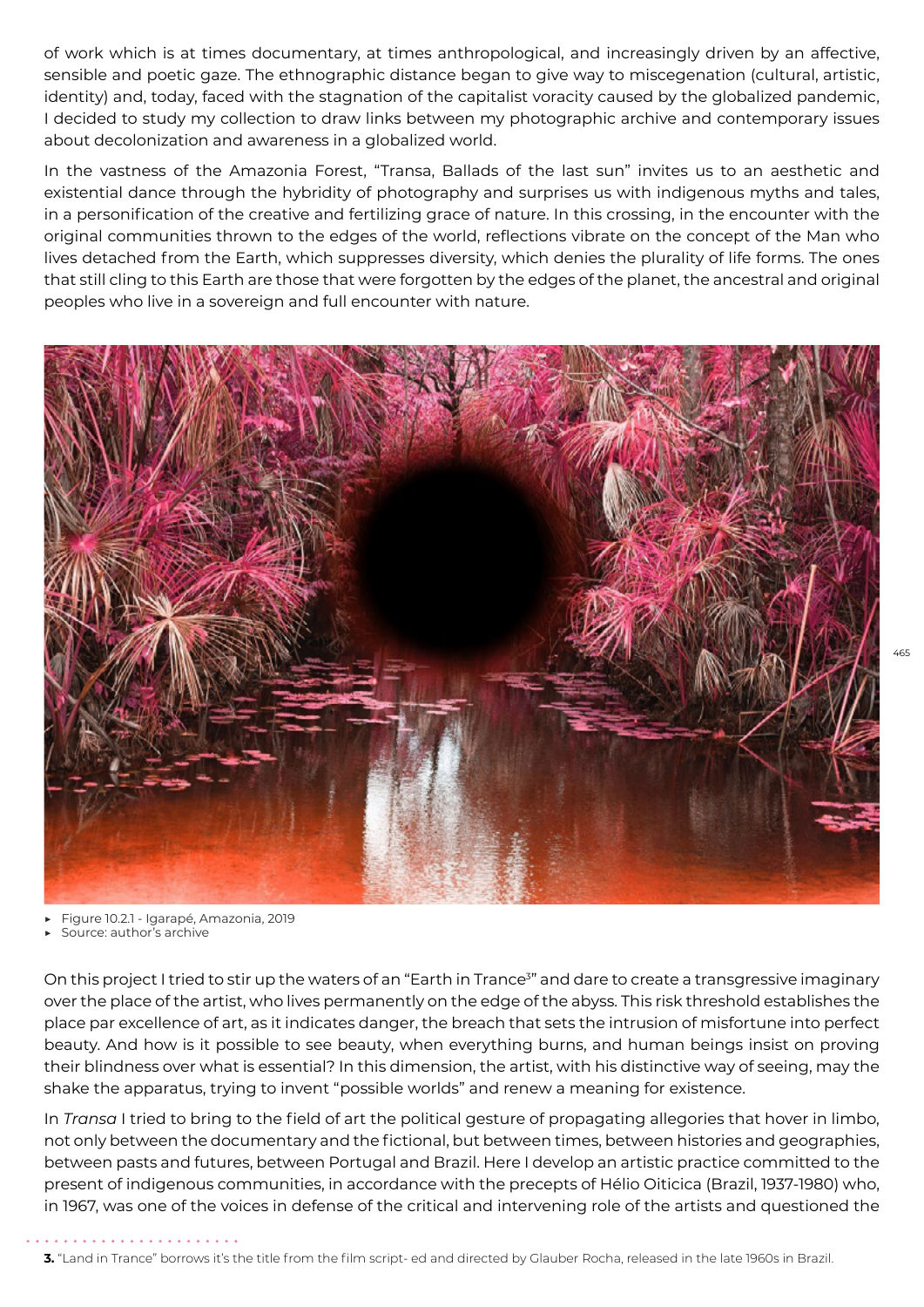definitions of the beauty, the contemplative and the materiality of art itself, proposing an ethical-political imperative for artistic action.

At the same time, in recent years, there has been greater access and growing interest in the archives produced by the colonizing European countries and, when they have been preserved, in the archives of the countries that became independent. This interest is due, in some cases, to the end of legal barriers that prevented access to or dissemination of the archives, and because, after several decades of decolonization processes, which caused trauma and misunderstanding among the actors of the various factions, a new generation of academics and non-academics, namely artists, seeks to better understand these stories. Thus, in literature, journalism, cinema, anthropology, the history of science, photography, and the arts, among theorists, as among artists and other protagonists of the world of culture, the critical work on these documents of the 20th century contemporary history, whose effects are beginning to be felt.

This essay does not intend to carry out this survey, but to include personal reflections on the transversality of the work, with reference to some works by contemporary artists who work on colonial memory and the processes of decolonization in post-colonial times. For its elaboration I based myself on the concept of "resolutive" images, or images that point out paths, a term brought up by farmer and quilombola leader Antônio Bispo do Rosário (2018) and on the poetic or compositional thought of Brazilian philosopher Denise Ferreira da Silva (2016):

[...] When dealing with the similar, one<br>inevitably looks for symmetry, that is, inevitably looks for symmetry, that is, correspondences. By expecting symmetry - or looking for similarities - it is possible to imagine (recompose) the context under observation as a fractal figure. That is, instead of looking for causal (linear) connections, compositional thinking seeks to identify a pattern that repeats itself at different scales."

(Silva, 2016, pp. 408-409).

The archive as a place to keep the past can be understood as a modality of access to collections, not of the past, but of the common, of what constitutes us as subjects in the present and in the future. Images from the past constitute us today. The fold in chronological time, performed by Paulino in ¿História Natural? (2018) is the result of an iconoclastic and resolute gesture, which decolonizes collections, archives, photographs, what we know and how we know the past. This gesture reveals to us that it is possible to decolonize the colonial images that inhabit the archives and that decolonizing them is an ethical-political attribution of the present in the name of an individual and collective symbolic-political emancipation.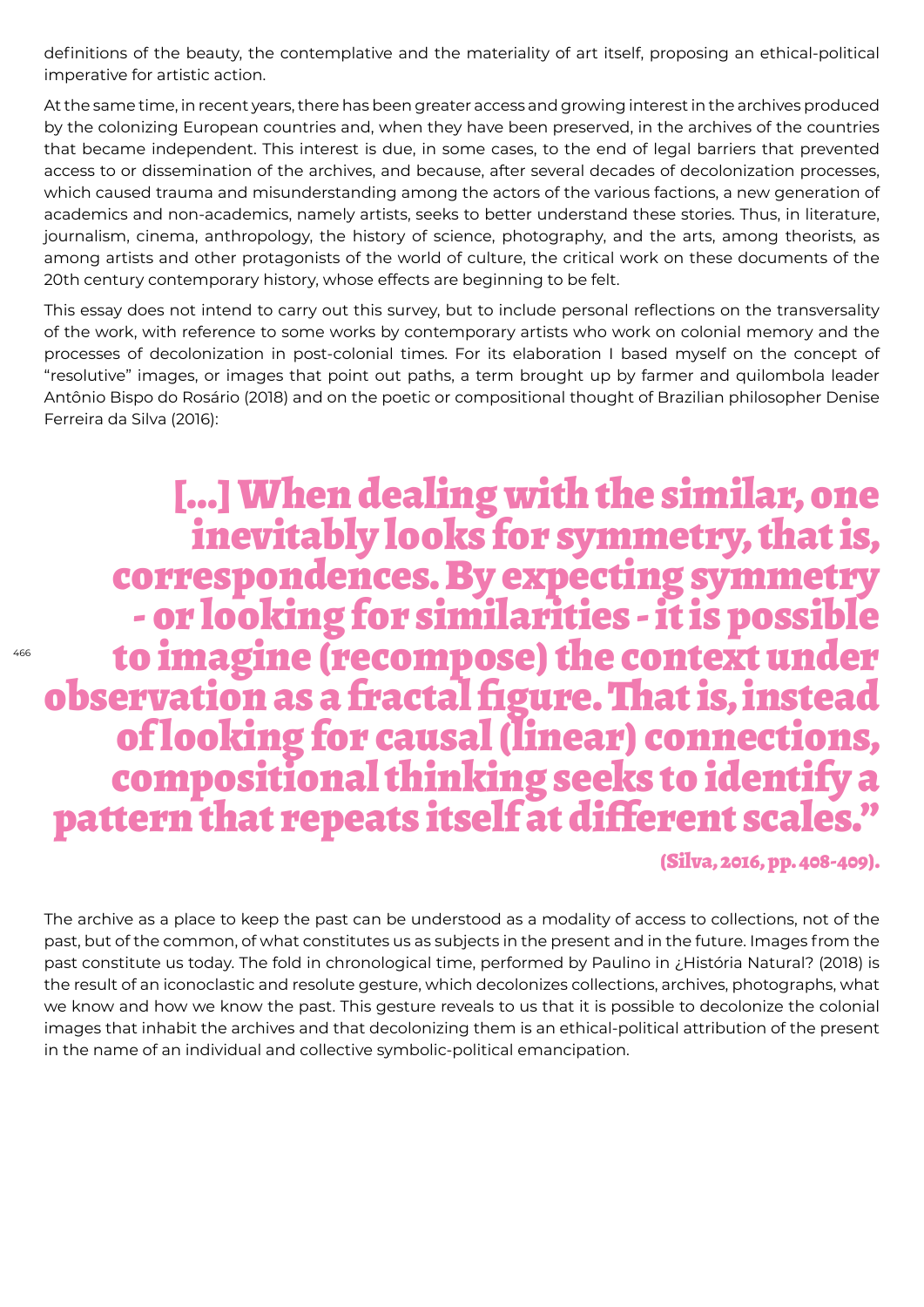### 2. About the Creative Process of "Transa" and its hybridism



▶ Figure 10.2.2 - Views of the Artistic Book

▶ Nynhã Aba, 2016

In 2016, as part of my research, I presented the artist's book "*Nynhã Aba"* (Indian Heart), from which I articulated an "aesthetics of affection". Every detail of the book conveyed a love relationship that I developed with the images.

Following the artistic and "alchemical" process of each element as its own story – instant photographs, some colored by me, others intervened by indigenous children, drawings, photographs from historical archives – I searched an interactive book for the emanation of care, of the time, and the desire to retain the link between those who look at the image that returns the same look, in an attempt to generate the same connection, or the same affirmation of its otherness. The aesthetics of affection produced mirror images. In *Transa,* I opened the process to experimentation to create a hybrid and multidisciplinary work that uses photography, literature, comics, painting and cinema, incorporating various artisanal, digital, analog and sculptural resources, building an inspired path by the aesthetics of affection, but also, possibly, the opposite of the previous work.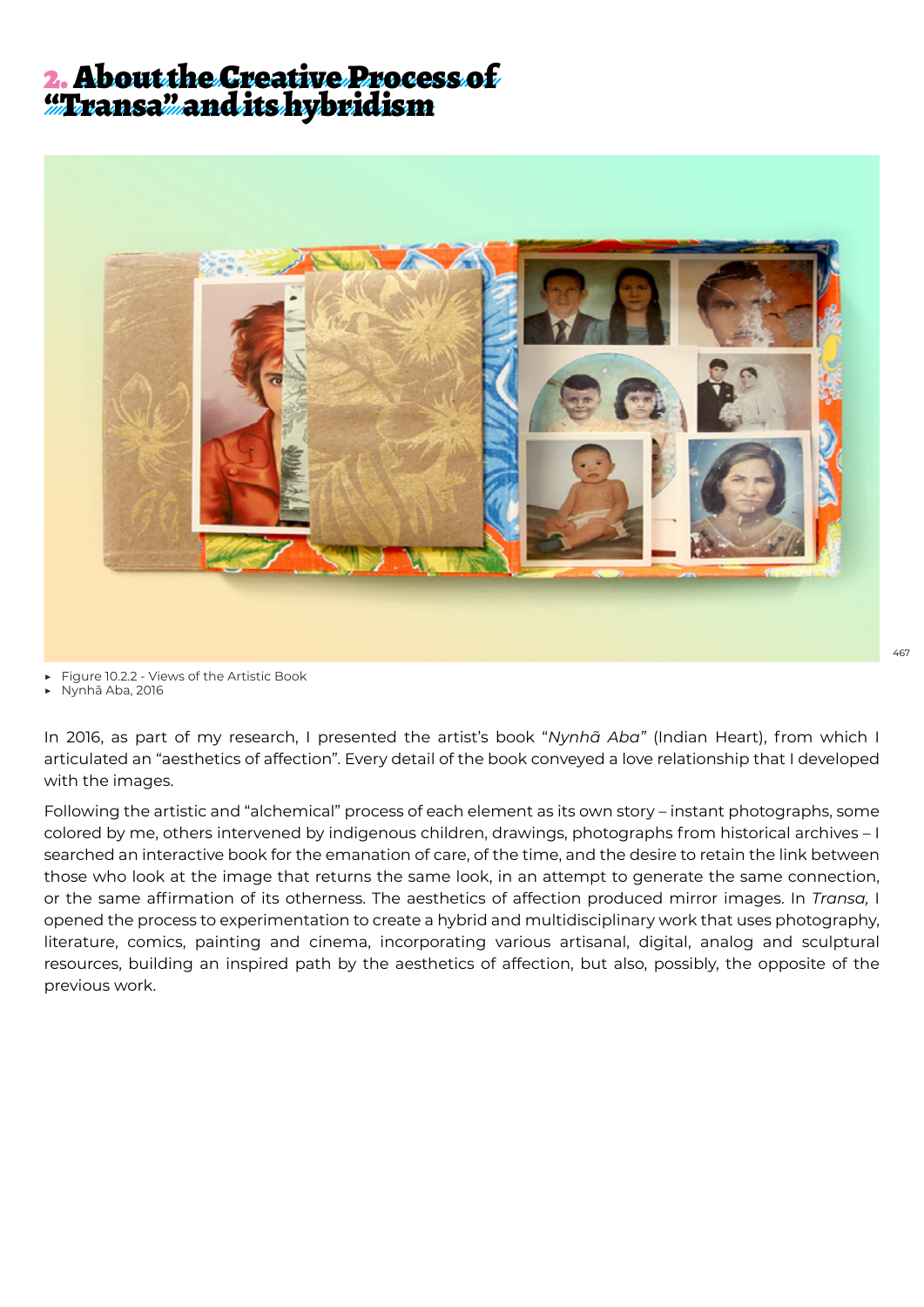

Figure 10.2.3 - Views of the Transa photobook, Ballads of the last sun, 2020

Source: author's archive

468 from the inside out, and from the outside to the inside. In *Transa,* therefore, the narrative construction opens Here, the look is retrospective and experimental and part of a dive of a photographic archive and a body of transatlantic experiences with more than ten years of sedimentation. This implies a dual perceptual movement the way for a polyphonic creation that goes beyond and combines the technical and linguistic specificities of each artistic sphere.

The linear and chronological continuity is broken, and autonomous and combinable narratives emerge as fragmented subtexts like islands in an archipelago of questions, sighs and meanings. In this hybrid, mobile cartography, the dominant ecosystem is the space 'between': between-times, between-techniques, betweenethnicities, between-species, between-languages, between-formats, between screams and whispers, reality and fiction, sadness and exaltation. Here I deepened my research on the hybrid forms of photography, developing formal and conceptual strategies to interconnect between spaces and build an inventory of uses and meanings.

A crucial element is the invocation of the figure of Iracema, the "virgin with the lips of honey" in the novel by José de Alencar, a Tabajara indigenous woman who represents the purity, trust and surrender of virgin land. comic book by the famous Lenda do Ceará, in the exhibition the presence of Iracema is felt in an unforgettable way through a subtle and insightful gesture: a crystallized tear denotes the sadness of abandonment in her eyes, detail of a dark image, of black background, appropriated from a frame from the film by Carlos Coimbra (Iracema, 1975).

*Transa* seeks to trace both the desire and drive of the indigenous figure of Iracema, the "virgin with honey lips" of the Brazilian novel, written by José de Alencar, in 1865. In "Iracema", Alencar brings a poetic explanation for the origins of his homeland, hence the subtitle of the work - Legend of Ceará. Iracema, became a symbol of Ceará and her son, Moacir, born out of her love with the Portuguese colonist Martim, represents the fruit of the union between the two races. History is a representation of what happened to America at the time of the European colonisation and which, in the scheme foreseen by history, leads to Iracema's sacrifice, as a harbinger of its extermination.

The myth of Iracema, emerges as a theme for reflection on contemporary existence, threatened by the limbo and brutality of the colonial processes that are now reversing themselves. The Earth, in this suspended time, seems to echo a deaf cry which brings together all the "civilizing forces together - the repressive and the subaltern, those in majority history and the minorities, the woman, the black, the indigenous, the settler.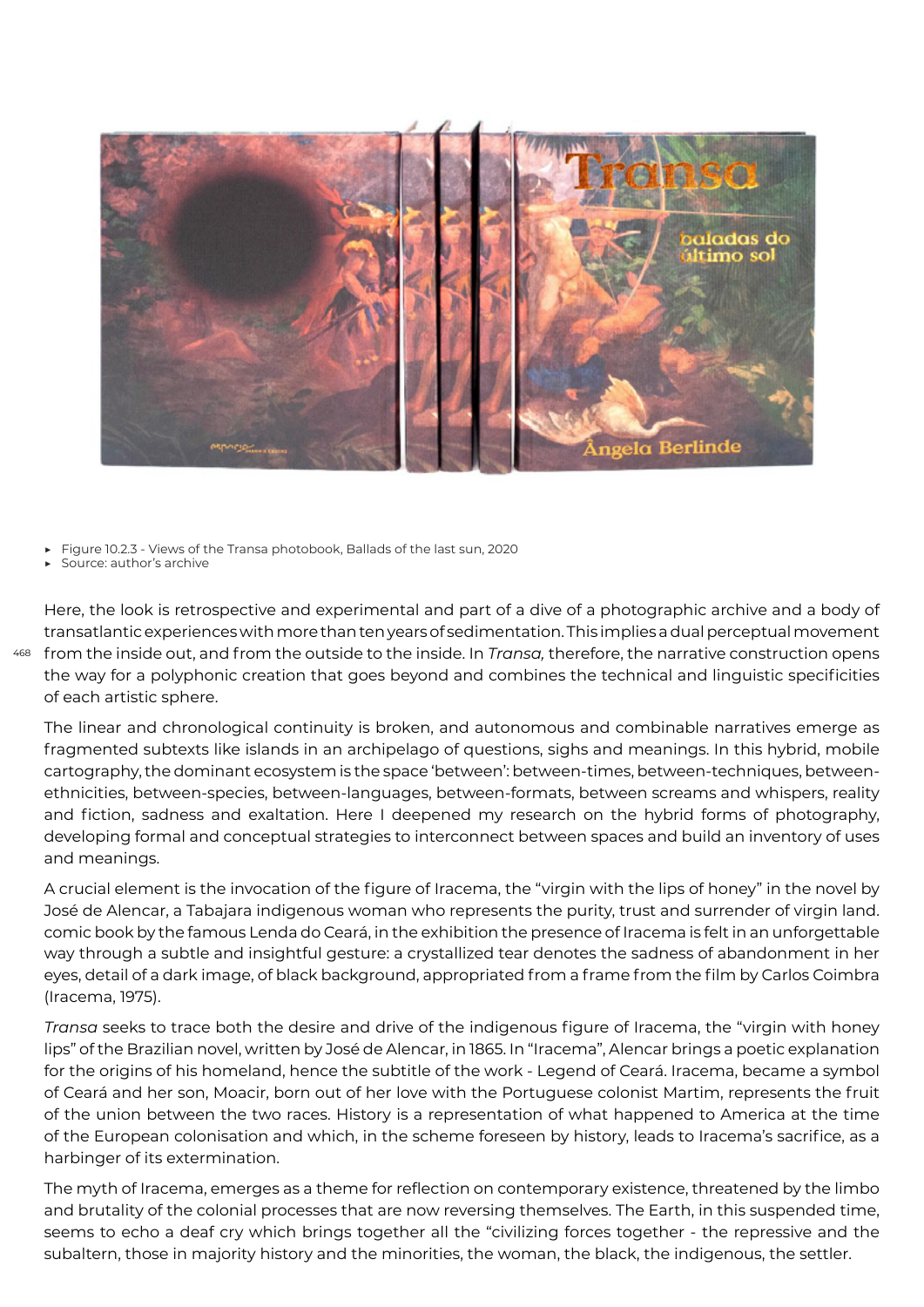

Figure 10.2.4 - Photogram of the film by Carlos Coimbra (Iracema, 1975) Source: author's archive

In this *Transa* I appeal to a resignification of the present time, in a poetic and introspective attempt to capture (and retain) the irreversible course of time and all the brutal events that still remain in history, in a dizzying world of disputes, creation and destruction of landscapes, of erasure of existences in a race to the abyss of entropy.

In a passage between the aesthetic and the political, experience and the hybridism of languages are the motto and impulse for the different ways of seeing, hearing and feeling the world. In fact, photography exists by trying to establish a relationship of mirroring, to stir up the ghost of a presence. And this mixture of confession and hybridity shows a physicality as aggressive as it is melancholic.

In the assembly of these images - as in the between lines of a text - a fragmentary fiction pulses. Elements based on real facts, the deep attraction for the Amazonia Forest, invites us to enter into stories of drama, conquests and revelations, in a kind of romance that hovers in a limbo, not only between the documentary and the fictional, but between times, between stories and geographies, between the past and the future, between Portugal and Brazil, between despair and faith, love and hate, guilt and vengeance, screams and whispers. By stumbling on the flaws of photography and attacking the speculative game of appearances I seek to transgress codes, free our perception for an adventure which dares to a more complex and delirious apprehension of the world.



- ▶ Figure 10.2.5 Ôca, in infrared, author's collection, 2020
- Source: author's archive

The images contained in boxes that in turn contain *urucum* powder, among other native pigments, establish a game with the possibilities of the perception of the eye, and of the imagination. Moving the boxes sideways, we cover one more side of the image and unearth another, and vice versa. The story is alive and in constant construction. Thus, in this work, the elements that are currently fighting the threat of their own extinction were transformed into X-rays, radiographs of souls that will whisper in our ears, flying over the burnt and flat lands of the Amazonia, empty of its dense tropical flora and fauna, if things continue to move in the direction they are going.

469

Claudia Andujar has been fighting for more than five decades for the protection of the Indigenous and the healthy ecosystem, native to the Amazonia, Brazil, and the world. The infrared fuchsia of his unforgettable 1976 masterpiece, the longhouse on the *Catrimani* River, surrounded by a jungle as protective as it is vulnerable, comes to mind in these images, which, here, are marked by the same aesthetic gesture.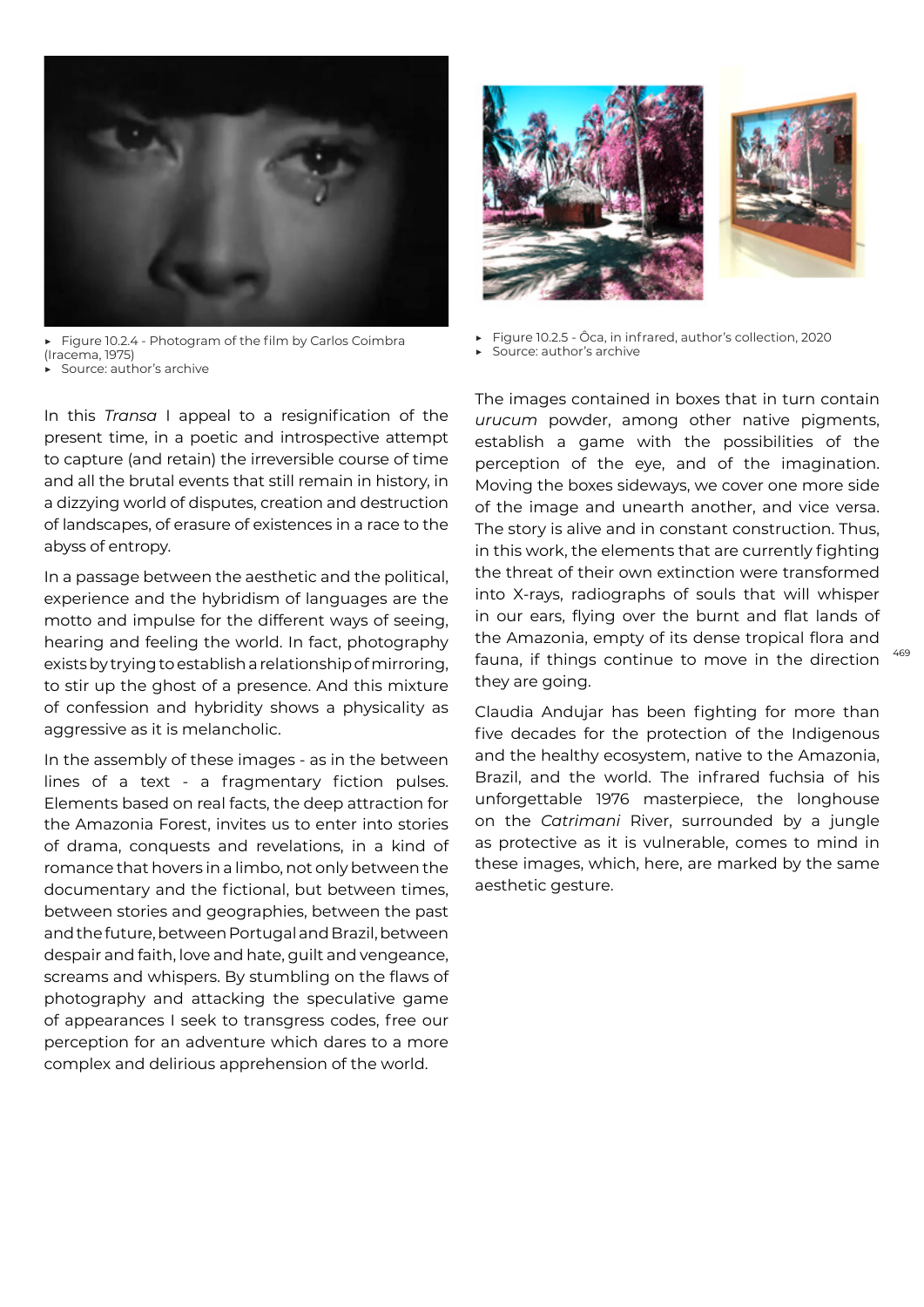

▶ Figure 10.2.6 - Crystal boxes, author's collection, 2020

Source: author's archive

There are gestures – because these intervention strategies on the photographic image are gestures of identification, estrangement and classification – that bring to consciousness the thought about the magic and dream-likeness of Glauber Rocha's second and last manifesto. Faced with the impotence and perplexity with the political direction of Brazil after the gulp of 1964, the horror of the military dictatorships, the political and conscience trance, the total loss of freedom, Glauber turns to a new question, the same one that guides the restlessness in *Transa – Ballads of the Last Sun:* it doesn't make sense to fight in the field of oppressive reason, but in the territories of unreason, the absurd and the myth. But instead of transgressive violence, to cross the numbness of meaning and sensitivity, here I appeal to the gestures of the aesthetics of affection and insert a crystal tear in Iracema's eye, filling with light everything that seems to be being thrown to the dark edges of abandonment and oblivion.

History will continue to insist: Iracema's tear challenges us with pain and love and leaves us speechless: we will not be able to forget it. And so be it. This is a gesture that once again opens the image to multiplicity, by exposing colonial violence covered up and naturalized by historical narratives.

This exercise in the production of a new visuality that I realized with a single photographic image has been a constant practice in contemporary artistic productions. Artists have made use of colonial photographs as elements for the composition of new images, which are in themselves 'resolutive'. Antônio Bispo dos santos (2018, p. 114) calls resolutive images those used as defense in moments of attack. These are not images aimed at subjugation, the possession of a body or territory. They do not fulfill the imperial desire to make 'my property' what belongs to others. Rather, they are images used as weapons of defense against the imperial attacks of yesterday and today. Images, says Bispo (118), are instruments of power and resolutive images are those that put pressure on colonial images, which participate in the struggle for individual and collective decolonization and symbolic-political emancipation.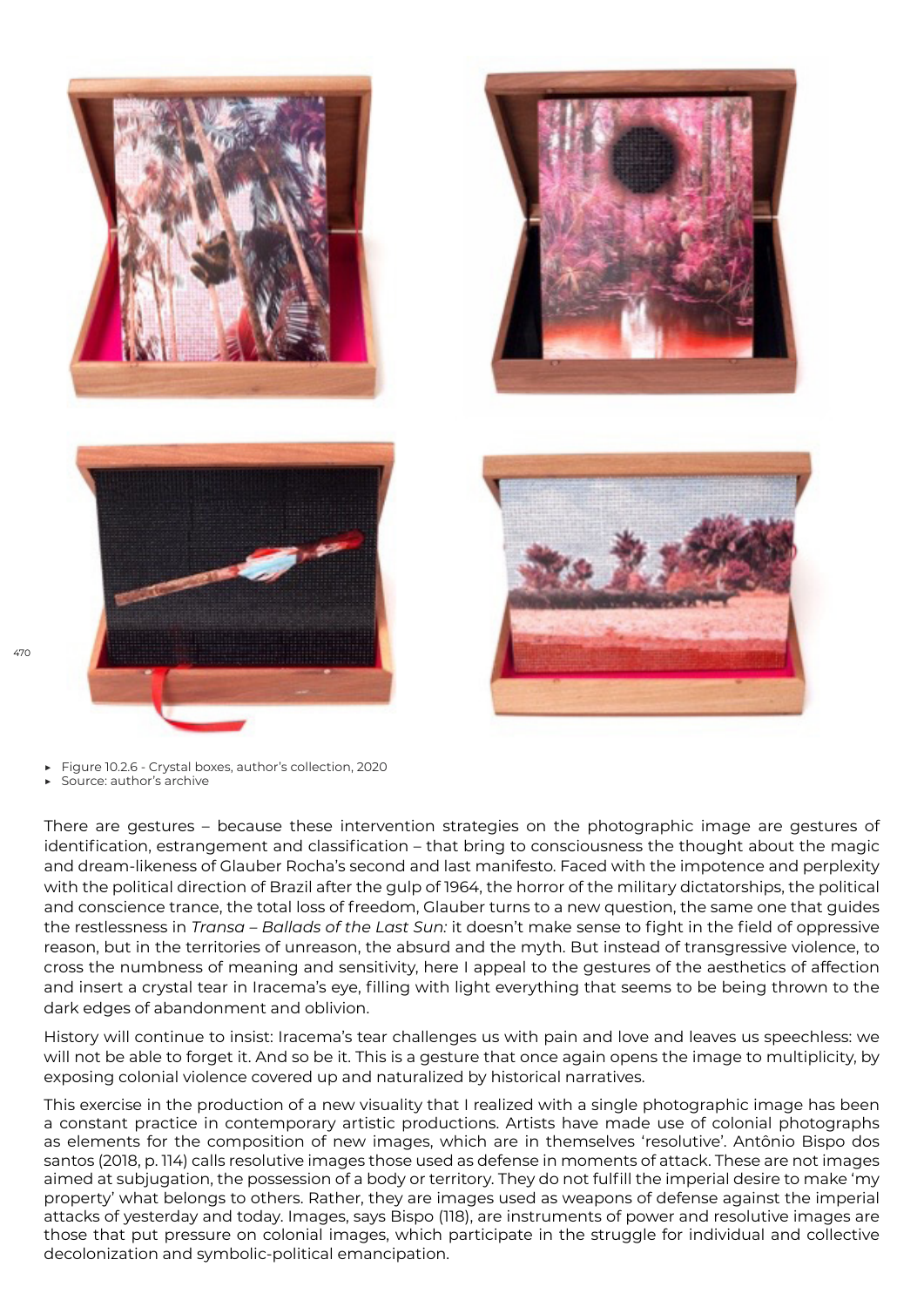

Figure 10.2.7 - Views of the crystal box, intervened with the placement of crystals, in place of the tear of Iracema, author's collection, 2020

▶ Source: author's archive

### Some notes about the photobook and possible conclusions

In a transit between the aesthetic and the political, experimentation and the hybridity of languages are the motto and impulse for the construction of the photobook that sought to hear the silenced screams of history and enter chaos – the latter a more difficult exercise, because chaos lives in our core. This chaos, which, according to the testimony of Ailton Krenak, indigenous leader and Brazilian activist, "we must learn to transform into dance" appears as an instrument of reflection and awareness by opening up to the possibilities of reviewing the discourses of decolonization. Opening the file is, therefore, entering chaos. The history of colonization and the echoes of its effects in the present, summoned by the figure of Iracema, an indigenous woman who in José de Alencar's novel represents the purity, trust and delivery of virgin land – now appear in the form of redemption in the hybrid mirror here proposed.



▶ Figure 10.2.8 - Views of the interior of the book and inclusion of the comic book Iracema em Transa, ballads of the last sun (2020)

▶ Source: author's archive

The media intoxicate each other, and the most interesting thing about this intoxication is not the mere technological transfusion, but the conceptual one, in the light of the "Pandora's Chamber" (Fontcuberta, 2010). In the montage of these images – as between the lines of a text – a fragmentary fiction pulses. Elements based on real facts, the deep attraction for the Amazonia Forest, are an invitation to enter stories of drama, conquests and revelations, in a kind of romance that hovers in limbo, not only between the documentary and the fictional, but between times, between histories and geographies, between past and future, between Portugal and Brazil, between despair and faith, love and hate, guilt and revenge, screams and whispers.



▶ Figures 10.2.9 – Views of the comic book *Iracema* included in the book *Transa, ballads of the last sun*, 2020 ▶ Source: author's archive